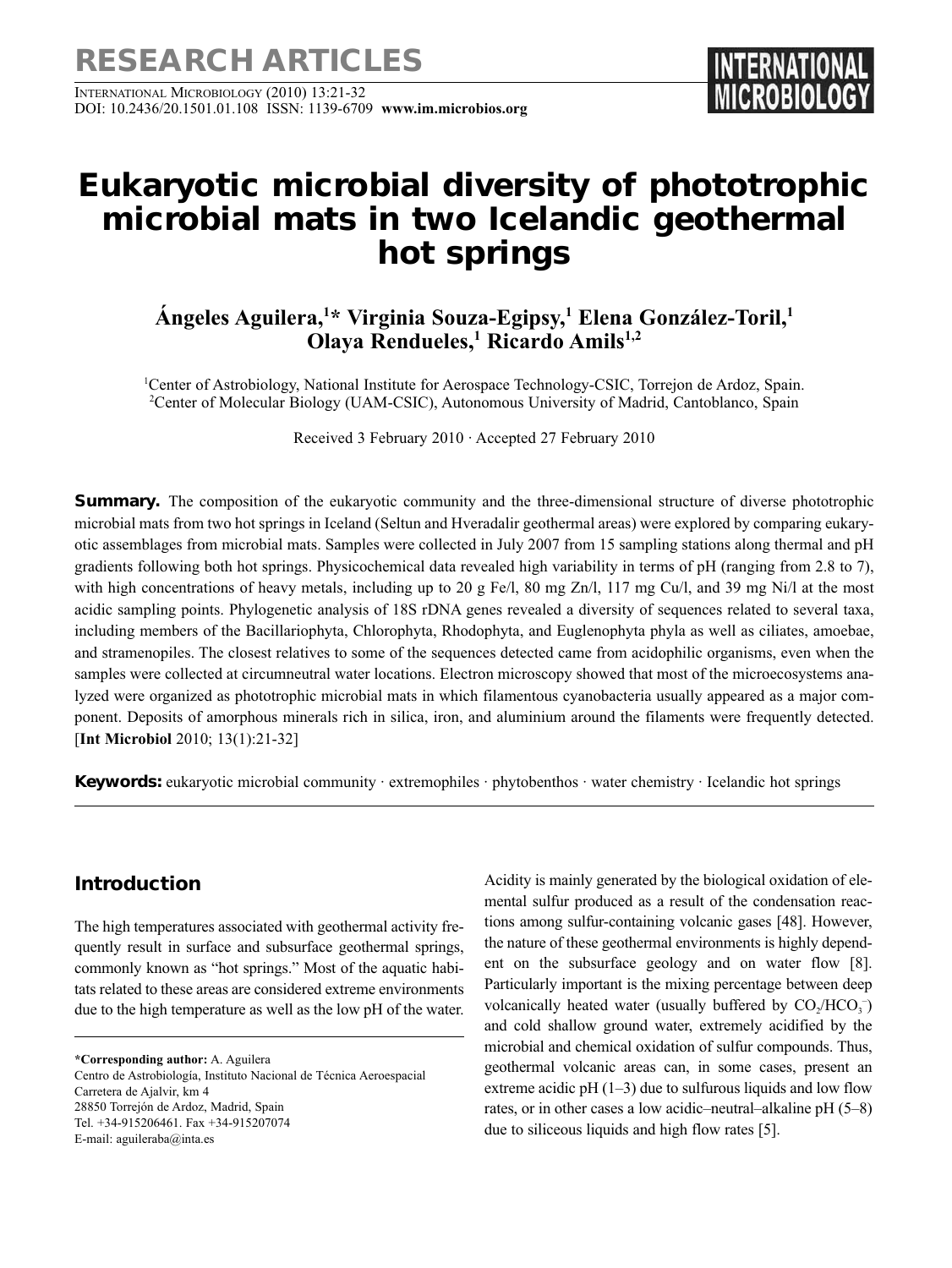AGUILERA ET AL.

Although sulfide-rich hot springs with neutral or alkaline pH are relatively rare in most geothermal areas, they frequently occur in Iceland due to high groundwater level and climatic conditions, i.e., melting snow and rain [44]. These hot springs usually contain areas with highly acidic waters (i.e., boiling pots) in close proximity to others characterized by neutral pH. As such, these geothermal areas represent an ideal location for research into extremophilic microbial communities and their relationship to pH and temperature.

Although the microbial ecology of volcanogenic habitats has been widely studied [7,10,25,39], most of the information available about the communities present in these environments has derived from prokaryotic communities of acidic volcanic habitats. Nevertheless, microbial eukaryotes are also present and could play a critical ecological role as well [9,19]. Eukaryotic microbial life actively grows in almost any extreme condition where there is a source of energy to sustain it, except at high temperatures  $(>=70^{\circ}C)$  [9] and in the deep subsurface biosphere. The development of molecular technologies and their application to microbial ecology has increased our knowledge of eukaryotic diversity in many different environments [11]. This is particularly relevant in extreme environments, which are generally more difficult to replicate in the laboratory.

Recent molecular ecology studies have demonstrated that eukaryotic organisms are exceedingly adaptable and not notably less so than prokaryotes. However, most habitats have not been sufficiently well explored for sound generalizations to be made. In fact, molecular analysis has also revealed novel protist genetic diversity in different extreme environments [4].

Temperature is one of the main factors determining the distribution and abundance of species due to its effect on enzymatic activities [3]. Most extremophiles that survive at high temperatures (95–115°C) are microorganisms from the archaeal or bacterial domains. The highest temperature reported for eukaryotic microorganisms is 62°C [9]. Photosynthetic prokaryotes, such as cyanobacteria, have never been found in hot acidic aquatic systems [8]. Instead, these ecological niches are usually profusely colonized by species of the order Cyanidiales, red unicellular algae [8]. Species from the genera *Galdieria* and *Cyanidium* isolated from hot sulfur springs have an optimal growth temperature of 45°C and a maximum growth temperature of 57°C [50]. These extreme hot springs are usually acidic (pH 0.05–4) and frequently characterized by high concentrations of metals, such as cadmium, nickel, iron, and arsenic, that are highly toxic to almost all known organisms.

Few studies related to eukaryotic biodiversity in Icelandic geothermal areas have been carried out to date, although there are numerous studies describing prokaryotic, especially archaeal, diversity [22,23,29,30,35] and phototrophic bacteria such as cyanobacteria [12–14,46,47] growing in these environments. To learn more about protist microbial diversity of these extreme geothermal areas, the composition of a eukaryotic microbial community along the thermal and pH gradients of two hot springs in southwestern Iceland was explored. As far as we know, this work is the first description of eukaryotic microbial communities associated with Icelandic hydrothermal areas.

#### **Materials and methods**

**Study sites.** Samples were collected from two different geothermal sites in SW Iceland, the Seltun and Hveradalir hot springs (nine and five sampling locations, respectively), in September 2007. Seltun is one of the four Icelandic volcanic systems that lie along the eruptive fault on Reykjanes peninsula. It comprises a high-temperature geothermal area containing mud pots and steam vents that can reach temperatures above 200°C. [21]. The locations sampled at Seltun are situated along a ca. 300-m stream that originates in the Sveifluhals Highlands (ca. 300 m above sea level). SD1 and SD2 were located along the first 50 m of the stream, and SD3 at the beginning of the geothermal area. At SD4 and SD5, spring water ran off boiling pots and joined the main stream. SD6 was the only bubbling pool sample in this area (ca. 1 m in diameter). SD7 and SD9 were located beyond the hot pools, near the geothermal area exit. SD10 was ca. 2 km from the geothermal area, near Kleifarvatn Lake. For the first 100 m, the stream is of nearly neutral pH, becoming acidic as the waters enter the geothermal field. In this part of the stream, hot acidic water runoffs from numerous boreholes and ponds combine with freshwater flowing down from the hills. The water reaches pH 2–5, with a rise in temperature to 14–45°C. This geothermal area is characterized by the emission of steam and volcanic gases mainly composed of  $H$ ,  $S$  and  $H$ ,  $[23]$ .

Hveradalir area is also a high-temperature geothermal field, located near the Hengill Mountains (SW Iceland). It is one of Iceland's largest geothermal areas, covering about  $100 \text{ km}^2$ , and includes two central volcanoes, Hveragerdi and Hengill [21]. Samples were collected along the 200-m stream that originates in the nearby highlands (ca. 500 m above sea level). Along its first 50 m, the stream is also of nearly neutral pH, with the waters becoming acidic as they enter the geothermal field. As in Seltun, water running off from several mud pots and boreholes combines with the stream, acidifying the water and raising the temperature. Of the five sampling sites, only H1 was outside the geothermal area. H2 and H3 were located at the edge of the geothermal area, and H4 and H5 were streams running off from different boiling pots.

**In situ measurements.** Water variables were measured in situ with a portable multi-meter probe (Multi 197i WTW, Germany). Water samples were collected in 50-ml Falcon sterile tubes, filtered through 0.45-μm Millipore membranes, and kept at 4°C until their analysis for metal content. Two samples from each cell biofilm were carefully collected by scraping biolayers from the tops of sediments with sterile plastic pipettes and were transported to the laboratory in sterile 5-ml plastic tubes. One of the biofilm subsamples was used for light microscopy and kept at 4°C until the analysis; the other, used for DNA analysis, was kept at –20°C until needed.

Algae and heterotrophic protists were identified up to the lowest possible taxonomic level by direct microscopy observation using different identification keys [32,41]. The microscope was a Zeiss Axioscope 2 equipped with phase-contrast.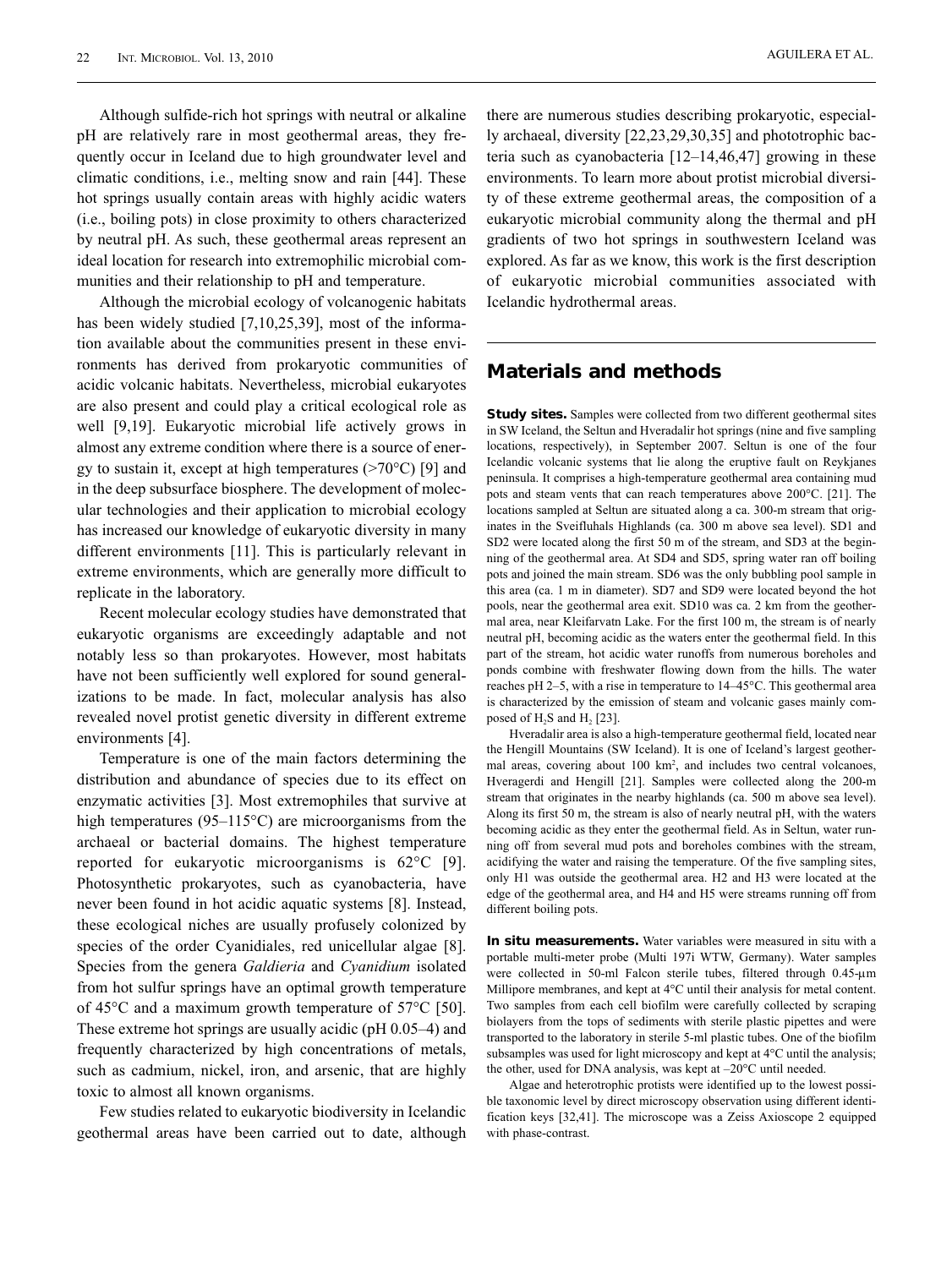Water chemical analysis. The total concentrations of eight recoverable metals were measured for each water sample (Zn, Cu, Fe, Co, Ni, As, Cd, and Cr) using X-ray fluorescence reflection (TXRF) and inductively coupled plasma-mass spectrometry (ICP-MS).  $NO_3^-$ ,  $PO_3^{3-}$  and  $SO_4^{2-}$  concentrations were measured quantitatively at room temperature with a SMART2 colorimeter (LaMotte, USA) using the zinc reduction method (3689-SC), the vanadomolybdophosphoric acid method (3655-SC), and the barium chloride method (3665-SC), respectively. The mineralogy of the solid samples was characterized by powder X-ray diffraction (XRD) using a Philips X´Pert diffractometer (graphite monochromated CuKα radiation). XRD patterns were obtained using random powder and air-dried oriented aggregates. The results obtained from physicochemical analysis of the different water samplings were statistically compared by ANOVA using Statistica V.6.0.

**DNA extraction and clone library construction.** The Fast DNA Spin kit for soil extraction (Bio 101, Carlsbad, CA, USA) was used according to the manufacturer's instructions. The cells were disrupted using the mixture of ceramic and silica beads provided in the kit and six 40-s pulses at a speed 5.5 of the FastPrep bead-beating instrument (Bio 101). Biofilm samples were washed five times with TE buffer (10 mM Tris HCl at pH 8, 1 mM EDTA) before DNA extraction in order to remove the natural water.

Clone libraries of complete 18S rDNA genes were generated from the environmental DNA templates. 18S rDNA genes were PCR-amplified using the following general eukaryotic primers: Euk 1a (5′-CTGGTTGATCCT GCCAG-3′), Euk A (5′-AACCTGGTTGATCCTGCCAGT-3′) and Euk 20F (5′-GTAGTCATATGCTTGTCTC-3′) as forward primers, and Euk 1800r (5′-TCCGCAGGTTCACCTAGCGA-3′) and Euk Br (5′-TGATCCTTCT GCAGGTTCACCTAC-3′) as reverse primers [1]. The PCR conditions were: initial denaturation at 97°C for 5 min, followed by 29 cycles of denaturation at 94°C for 40 s, annealing at 48°C for 1 min, and extension at 72°C for 1 min. The amplification products were used to construct a clone library with the TOPO 1 Kit (InvitroGen, Carlsbad, CA, USA). Positive transformants were checked for correct insert size by standard agarose gel electrophoresis.

**Sequence analysis.** The PCR products were directly sequenced with a dye terminator cycle sequencing kit (Big-Dye 1.1 sequencing kit, Applied Biosystems) as described by the manufacturer. The sequences were aligned to 18S rRNA sequences obtained from the National Center of Biotechnology Information Database. The sequences were also checked for potential chimeras with the Bellerophon Chimera Check program and subsequently aligned with 18S rRNA reference sequences in the ARB package [http://www.arb-home.de]. The rRNA alignment was corrected manually and alignment uncertainties were omitted. Only unambiguously aligned positions were used to construct phylogenetic trees with ARB. Distance analysis using the Jukes-Cantor correction [27] and bootstrap resampling (100 times) were performed, and the distance matrix was used to construct a tree via the neighbor-joining method [43]. Parsimony and maximum-likelihood analysis was carried out using DNAPARS from the PHYLIP package described in [18].

**Scanning electron microscopy in backscattered electron mode (SEM-BSE)**. At least two samples (3–4 cm<sup>3</sup>) of characteristic biofilms from each locality were placed in six multiwell plates (Corning, NY, USA). Samples were fixed in the field with 2.5% glutaraldehyde in 1 mM Na-HEPES buffer (pH 7). The samples were kept under cold (5°C) and dark conditions until further processing. In the laboratory, the samples were washed with Na-HEPES buffer and postfixed with 1% osmium tetroxide in distilled water for a minimum of 8 h. Samples were dehydrated using ascending series of ethanol and then infiltrated with LR-white resin for 24 h. The infiltrated samples were polymerized at 65°C for 24 h. The resulting blocks were cut transversally using a diamond saw, fine polished, and carbon-coated following previous protocols [45]. Transverse sections of the polished surfaces of the rocks were examined using a JEOL 5600LV SEM equipped with a BSE detector and an INCA Oxford microanalytical energy dispersive spectrometer (EDS) system. EDS operating conditions were as follows: 0° tilt angle, 35° take-off angle/EDS), 15 kV acceleration potential, 20 mm working distance.

#### **Results**

**Sample sites environmental conditions.** The main physicochemical variables of the sampling sites are shown in Table 1.

At Seltun locations, the temperature ranged from 8.5°C in the final part of the stream to 90ºC in the boiling pools, with the mean temperature of the stream along the geothermal area being ca. 46°C. The pH ranged from ca. 6.5 in the locations outside the geothermal site to ca. 3–5 in the volcanic influence area. At all locations, high conductivity correlated with low pH; thus, the most extreme values were measured at boiling pot SD6 (pH 2.8 and ca. 1800 mS/cm).

Differences in  $NO<sub>3</sub><sup>-</sup>$  concentrations were not statistically significant among sampling points  $(P = 0.073)$  but were detected for  $PO_3^{3-}$  and  $SO_4^{2-}$  ( $P = 0.004$  and  $P = 0.0002$ , respectively). The average  $NO_3^-$  concentration was  $73.2 \pm 7$ mg/l;  $PO_3^3$  concentrations ranged from below detection to ca. 8 mg/l, and  $SO_4^2$  concentrations from 9 to 300 mg/l (Table 1).

At the Hveradalir geothermal site, temperatures ranged from 10 to 55°C, with H5 being the most acidic of the five sites studied (Table 1). The remaining locations had a pH of ca. 6. As in Seltun, the sampling point with the lowest pH (H5) also showed the highest redox and conductivity values. Differences in the  $NO_3^-$  concentrations among the sampling points were not statistically significant, in contrast to the significant differences in  $PO_3^{3-}$  and  $SO_4^{2-}$  ( $P = 0.02$  and  $P = 0.0013$  respectively), which reached values up to ca. 5 and 400 mg/l, respectively.

The concentrations of nine heavy metals and cations were also measured (Table 2) in the water samples. At both geothermal areas, the highest values were recorded in the sampling points located at the boiling pots or near them (i.e., SD6 at Seltun and H4 and H5 at Hveradalir), where the lowest pH occurred. The most abundant elements were Al and Fe, which reached concentrations of ca. 25 g/l at SD6 in Seltun, while As and Cd showed the lowest concentrations, <0.5 g/l in all cases.

**Clone libraries and phylogenetic analysis of the 18S rDNA environmental sequences.** Most of the samples resulted in the amplification of eukaryotic 18S rDNA genes, except for the samples collected from the SD6 boiling pot, the gray filamentous biofilms collected at SD5,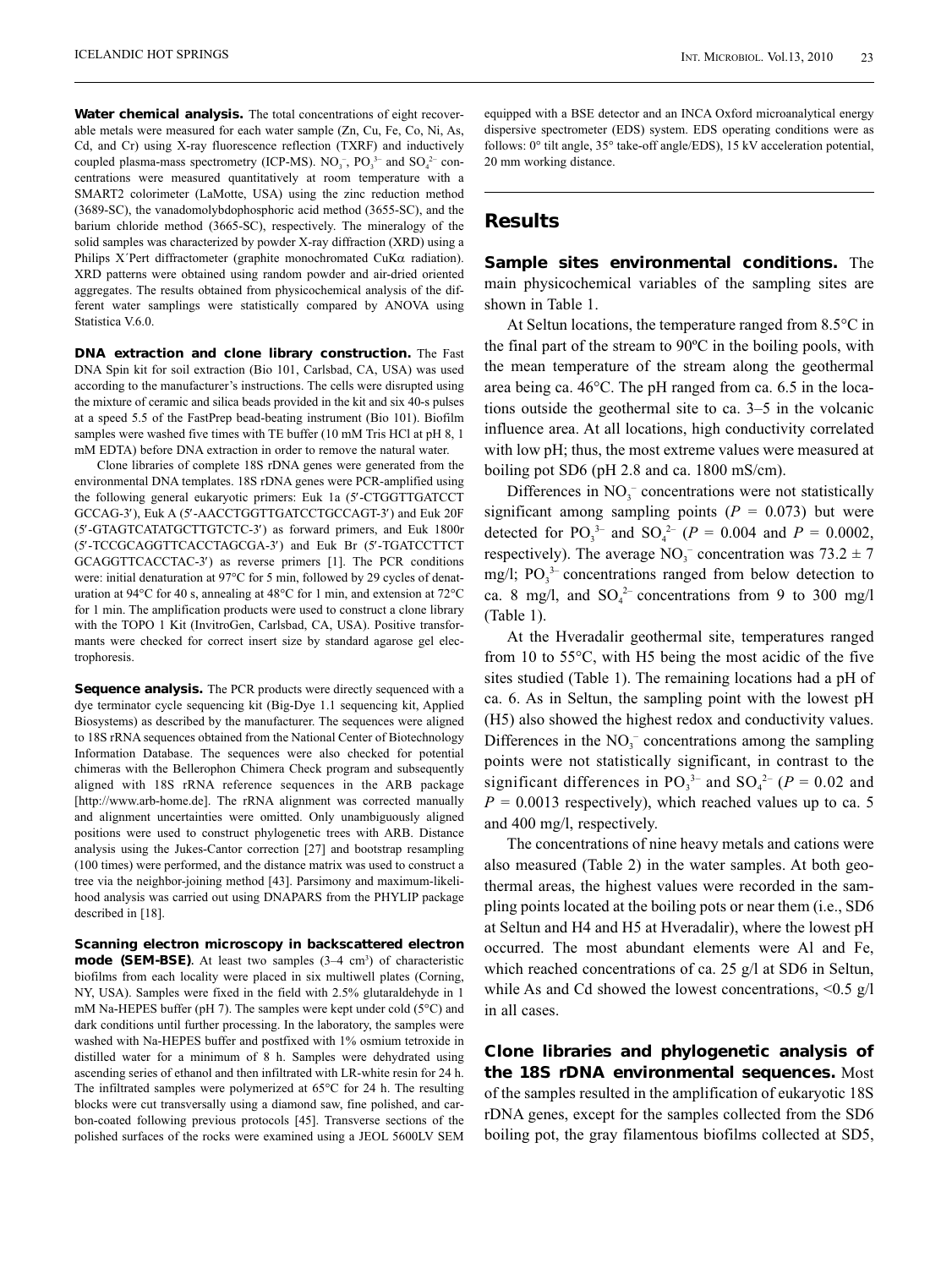|  |  |  |  |  |  | Table 1. Means and standard errors of water physical variables as well as a description of the biological samples collected at each sampling point |  |  |  |  |  |  |  |  |  |  |  |  |  |  |  |  |  |
|--|--|--|--|--|--|----------------------------------------------------------------------------------------------------------------------------------------------------|--|--|--|--|--|--|--|--|--|--|--|--|--|--|--|--|--|
|--|--|--|--|--|--|----------------------------------------------------------------------------------------------------------------------------------------------------|--|--|--|--|--|--|--|--|--|--|--|--|--|--|--|--|--|

| Site                                                                   | Sample description                                                                                                  | pH             | Cond <sup>a</sup> | Redox <sup>a</sup> | Temp <sup><math>a</math></sup> | NO <sub>3</sub> <sup>a</sup> | $PO_3^a$       | $SO_4^a$       |
|------------------------------------------------------------------------|---------------------------------------------------------------------------------------------------------------------|----------------|-------------------|--------------------|--------------------------------|------------------------------|----------------|----------------|
| <b>Seltun</b>                                                          |                                                                                                                     |                |                   |                    |                                |                              |                |                |
| SD <sub>1</sub><br>$SD1-1$<br>$SD1-2$<br>$SD1-3$<br>$SD1-4$<br>$SD1-5$ | Green microbial mat<br>Green filamentous<br>Brown long filamentous<br>Green filamentous<br>Thin green microbial mat | $7.0 \pm 0.28$ | $190 \pm 12$      | $135 \pm 8$        | $15 \pm 0.3$                   | $61 \pm 1.2$                 | $2.6 \pm 0.5$  | $35 \pm 1.4$   |
| SD <sub>2</sub><br>$SD2-1$<br>$SD2-2$                                  | Thick green microbial mat<br>Thin greenish microbial mat                                                            | $6.2 \pm 0.11$ | $288 \pm 10$      | $7 \pm 0.3$        | $15 \pm 0.2$                   | $79 \pm 2.8$                 | $6.2 \pm 0.3$  | $200 \pm 9.4$  |
| SD <sub>3</sub><br>$SD3-1$<br>$SD3-2$                                  | Thick green microbial mat<br>Brown microbial mat                                                                    | $6.1 \pm 0.13$ | $358 \pm 14$      | $65 \pm 4$         | $25 \pm 0.4$                   | $NA^b$                       | NA             | NA             |
| SD <sub>4</sub>                                                        | Yellow microbial mat                                                                                                | $6.4 \pm 0.21$ | $660 \pm 21$      | $165 \pm 9$        | $45 \pm 0.5$                   | NA                           | NA             | NA             |
| SD <sub>5</sub><br>$SD5-1$<br>$SD5-2$<br>$SD5-3$                       | Gray filamentous<br>Green microbial mat<br>Black-green microbial mat                                                | $6.5 \pm 0.09$ | $404 \pm 11$      | $86 \pm 8$         | $47 \pm 0.7$                   | $81 \pm 2.5$                 | $8.2 \pm 0.51$ | $40 \pm 11.5$  |
| SD <sub>6</sub><br>$SD6-1$<br>$SD6-2$                                  | Bubbling pool water<br>Green microbial mat at the edges                                                             | $2.8 \pm 0.03$ | $1825 \pm 33$     | $354 \pm 11$       | $90 \pm 0.6$                   | NA                           | NA             | NA             |
| SD7<br>$SD7-1$<br>$SD7-2$                                              | SD7<br>Brown long filamentous<br>Thin green microbial mat                                                           | $5.1 \pm 0.11$ | $98 \pm 9$        | $330 \pm 10$       | $25 \pm 0.4$                   | $76 \pm 3.2$                 | $BD^b$         | $23 \pm 5.3$   |
| SD <sub>9</sub><br>$SD9-1$<br>$SD9-2$                                  | Green filamentous<br>Thin green biofilm                                                                             | $3.6 \pm 0.12$ | $548 \pm 17$      | $403 \pm 13$       | $26 \pm 0.6$                   | $71 \pm 2.5$                 | <b>BD</b>      | $300 \pm 20.7$ |
| SD10                                                                   | Brown biofilm                                                                                                       | $7.4 \pm 0.90$ | $68 \pm 7$        | $168 \pm 15$       | $8.5 \pm 0.4$                  | $71 \pm 1.9$                 | BD             | $9 \pm 1.8$    |
| Hveradalir                                                             |                                                                                                                     |                |                   |                    |                                |                              |                |                |
| H1                                                                     | Green microbial mat                                                                                                 | $6.6 \pm 0.38$ | $136 \pm 10$      | $148 \pm 9$        | $10 \pm 0.7$                   | $71 \pm 2.2$                 | $2.1 \pm 0.3$  | $84 \pm 9.5$   |
| H2                                                                     | Green-black mat                                                                                                     | $6.5 \pm 0.32$ | $251 \pm 11$      | $35 \pm 3$         | $20 \pm 0.5$                   | $76 \pm 4.2$                 | <b>BD</b>      | $23 \pm 4.8$   |
| H <sub>3</sub>                                                         | Green microbial mat                                                                                                 | $6.3 \pm 0.14$ | $247 \pm 9$       | $34 \pm 6$         | $20 \pm 0.6$                   | $74 \pm 2.8$                 | <b>BD</b>      | $53 \pm 9.7$   |
| H4<br>$H4-1$<br>$H4-2$                                                 | Gray filamentous<br>Green long filamentous                                                                          | $6.3 \pm 0.21$ | $292 \pm 13$      | $90 \pm 8$         | $55 \pm 0.3$                   | $74 \pm 3.3$                 | $4.6 \pm 0.4$  | $150 \pm 10.6$ |
| H <sub>5</sub><br>$H5-1$<br>$H5-2$                                     | H <sub>5</sub><br>Green filamentous<br>Green microbial mat                                                          | $3.4 \pm 0.08$ | $676 \pm 15$      | $450 \pm 17$       | $22 \pm 0.7$                   | $74 \pm 1.9$                 | $0.1 \pm 0.05$ | $400 \pm 18.5$ |

<sup>*a*</sup> Cond: conductivity in mS cm<sup>-1</sup>. Redox: redox potential in mV. Temp: Temperature in <sup>o</sup>C. NO<sub>3</sub> and SO<sub>4</sub> in ppm. PO<sub>3</sub> in mg/l.

*b* NA: not analyzed. BD: below detection.

and the samples at H4, despite the use of various PCR conditions and primers (decreased annealing temperature and larger number of cycles). Twenty four clone libraries were constructed with a total of 950 clones that were sequenced and identified with BLASTN searches. Sequences were manually edited and operational units (OTUs or phylotypes) were created by pairwise similarity calculations using a 98% DNA-DNA similarity. Between one and five representative sequences of each OTU aligned with their 10 closest relatives**.**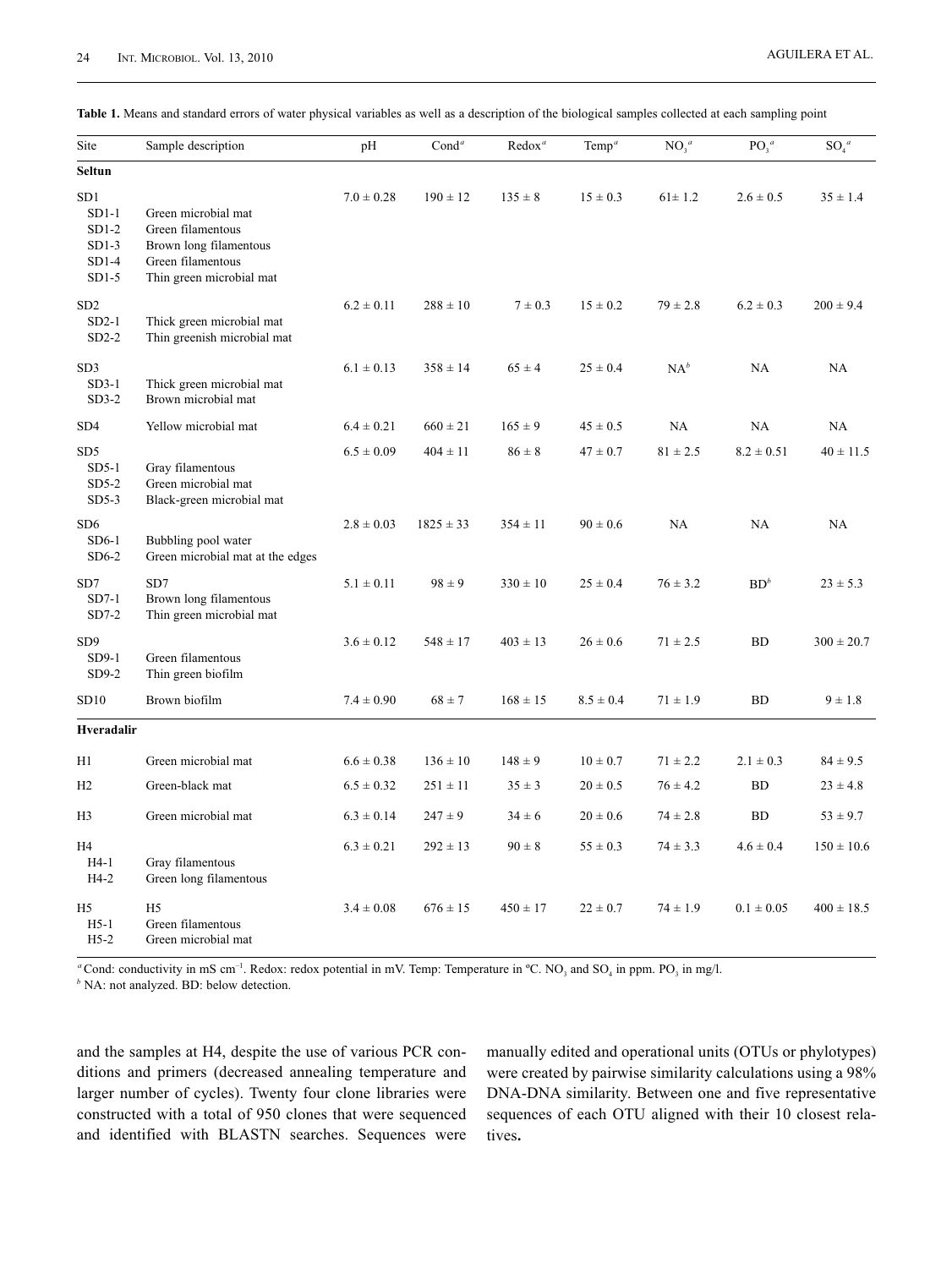| Location        | Cr             | Fe              | Co                             | Ni             | Cu             | Zn              | As              | Cd                | Al              |
|-----------------|----------------|-----------------|--------------------------------|----------------|----------------|-----------------|-----------------|-------------------|-----------------|
| <b>Seltun</b>   |                |                 |                                |                |                |                 |                 |                   |                 |
| SD1             | $2.3 \pm 0.4$  | $BD^a$          | <b>BD</b>                      | $1.87 \pm 0.4$ | $12.1 \pm 2$   | $13.7 \pm 0.9$  | <b>BD</b>       | <b>BD</b>         | $40.4 \pm 9$    |
| SD2             | $3.6 \pm 0.3$  | <b>BD</b>       | $1.0 \pm 0.02$                 | $2.50 \pm 0.3$ | $0.5 \pm 0.01$ | $3.50 \pm 0.7$  | <b>BD</b>       | <b>BD</b>         | $5.90 \pm 1.1$  |
| SD <sub>3</sub> | $8.7 \pm 0.5$  | $313 \pm 11$    | $1.0 \pm 0.01$                 | $2.60 \pm 0.2$ | $0.4 \pm 0.01$ | $1.40 \pm 0.2$  | $0.06 \pm 0.01$ | <b>BD</b>         | $1.80 \pm 0.4$  |
| SD <sub>4</sub> | $1.4 \pm 0.3$  | $5.9 \pm 1.1$   | $0.09 \pm 0.01$                | $1.40 \pm 0.3$ | $0.20 \pm 0.1$ | $2.90 \pm 0.6$  | <b>BD</b>       | <b>BD</b>         | $22.4 \pm 2.9$  |
| SD5             | $0.9 \pm 0.1$  |                 | $6.8 \pm 0.5$ $0.07 \pm 0.01$  | $0.69 \pm 0.1$ | $0.2 \pm 0.02$ | $3.70 \pm 0.3$  | <b>BD</b>       | <b>BD</b>         | $23.9 \pm 3.1$  |
| SD <sub>6</sub> | $27.8 \pm 2.0$ | $21449 \pm 26$  | $34.9 \pm 1.50$                | $39.2 \pm 2.1$ | $117.9 \pm 7$  | $78.2 \pm 2.8$  | <b>BD</b>       | $0.03 \pm 0.01$   | $26632 \pm 56$  |
| SD7             | $8.3 \pm 1.1$  | $3874.1 \pm 33$ | $4.10 \pm 0.9$                 | $7.70 \pm 0.8$ | $5.70 \pm 0.7$ | $8.00 \pm 1.2$  | <b>BD</b>       | <b>BD</b>         | $2937 \pm 12$   |
| SD <sub>9</sub> | $4.9 \pm 0.7$  | $7850.2 \pm 26$ | $12.7 \pm 0.5$                 | $23.3 \pm 6.1$ | $31.4 \pm 1.5$ | $42.4 \pm 9.0$  | $0.07 \pm 0.01$ | $0.006 \pm 0.001$ | $4175 \pm 26$   |
| SD10            | $0.86 \pm 0.1$ | $143.2 \pm 5.8$ | BD.                            | $0.70 \pm 0.1$ | $1.0 \pm 0.01$ | $0.50 \pm 0.01$ | <b>BD</b>       | BD.               | $44.10 \pm 3.8$ |
| Hveradalir      |                |                 |                                |                |                |                 |                 |                   |                 |
| H1              | $3.6 \pm 1.1$  |                 | $3.2 \pm 0.4$ $0.01 \pm 0.002$ | $1.60 \pm 0.2$ | $0.2 \pm 0.01$ | $6.9 \pm 0.5$   | $0.36 \pm 0.01$ | BD                | $2.90 \pm 0.1$  |
| H2              | $3.7 \pm 0.9$  | <b>BD</b>       | $1.40 \pm 0.30$                | $6.10 \pm 0.5$ | $0.2 \pm 0.01$ | $16.8 \pm 2.0$  | $0.34 \pm 0.02$ | <b>BD</b>         | $6.60 \pm 0.6$  |
| H <sub>3</sub>  | $4.2 \pm 0.4$  | BD.             | $0.90 \pm 0.10$                | $4.10 \pm 0.1$ | $0.1 \pm 0.02$ | $8.5 \pm 2.1$   | <b>BD</b>       | <b>BD</b>         | $4.80 \pm 1.1$  |
| H4              | $0.26 \pm 0.1$ | $614 \pm 2$     | $3.60 \pm 0.10$                | $3.50 \pm 0.2$ | $0.7 \pm 0.02$ | $25.4 \pm 2.0$  | <b>BD</b>       | <b>BD</b>         | $205 \pm 9.2$   |
| H <sub>5</sub>  | $2.9 \pm 0.2$  | $2855 \pm 33$   | $4.60 \pm 0.20$                | $10.6 \pm 0.2$ | $5.50 \pm 0.3$ | $29.7 \pm 3$    | $0.02 \pm 0.01$ | $0.007 \pm 0.001$ | $5909 \pm 78$   |
|                 |                |                 |                                |                |                |                 |                 |                   |                 |

**Table 2.** Mean and standard error of metal concentrations (mg/l) at each sampling site

*ª* BD: below detection.

Figures 1 and 2 show the results of phylogenetic analysis with representative rDNA gene sequences from the neutral and acidic pH sampling sites, respectively. Analysis of the constructed phylogenetic trees revealed that eukaryotic sequences were widespread and occurred over a wide range of pH and temperature. The sequences branched among 10 eukaryotic families in circumneutral water sampling stations (Fig. 1). Phylotypes related to green algae, red algae, ciliates, amoebas, diatoms, and small flagellates, such as cercozoas or bodos, were identified. In all cases, the obtained sequence affiliations provided results that were consistent with the microscopy observations. Chlorophytas, such as phylotypes related to the genera *Chlorella* and *Chaetophora*, were predominant, but several phylotypes related to diatoms (*Gomphonema*, *Bacillaria*, and *Navicula* genera) and a dozen other phylotypes related to ciliates (*Colpidium, Cyclidium*, or *Frontonia* genera), filamentous algae (*Tribonema* genus), or flagellates (*Bodo* and *Rhynchomonas* genera) were detected as well. Some of these sequences were similar to those of eukaryotic species identified in acidic environments. In addition, sequences related to different vascular plants from the surrounding vegetation, not included in the analysis, were found as well.

At the acidic sampling points (Fig. 2), the diversity of sequences related to Chlorophytes was higher than that recorded at circumneutral sampling locations. In this case, however, *Chlorella* sequences related to acidophilic species

were also detected. Although only one species similar to *Pinnularia* sp. was identified by microscopy, diatom rRNA genes were not found. Sequences related to autotrophic and heterotrophic flagellates were more varied and included those similar to *Ochromonas* and *Chromulina*, besides the *Bodo* and *Rhynchomonas* species*.* In addition, sequences related to red algae (genus *Cyanidium*) and *Euglena* were detected.

**Microscopic structure of phototrophic biofilms.** SEM-BSE images of phototrophic biofilms are provided in Figs. 3 and 4. Macroscopically, all selected biofilms clearly differed from each other and could be considered representative of the microbial communities in the area where they were collected. Different types of microbial mats are shown in the figures. The first type was situated outside the geothermal area (SD2 sampling point), where thin green microbial mats mingled with the sediments (Fig. 3A). These mats were mainly dominated by filamentous cyanobacteria similar to *Mastigocladus* spp. communities and were surrounded by a large quantity of extracellular polymeric substances (arrows in Fig. 3B) that aggregated the sediments. Diatoms and some green algae and protists were also recognized within the microbial mat communities (Fig. 3C). The second type of microbial mat was usually located at the beginning of the geothermal area (SD3 sampling point, Fig. 3D). These mats were thin greenish films covered mostly with a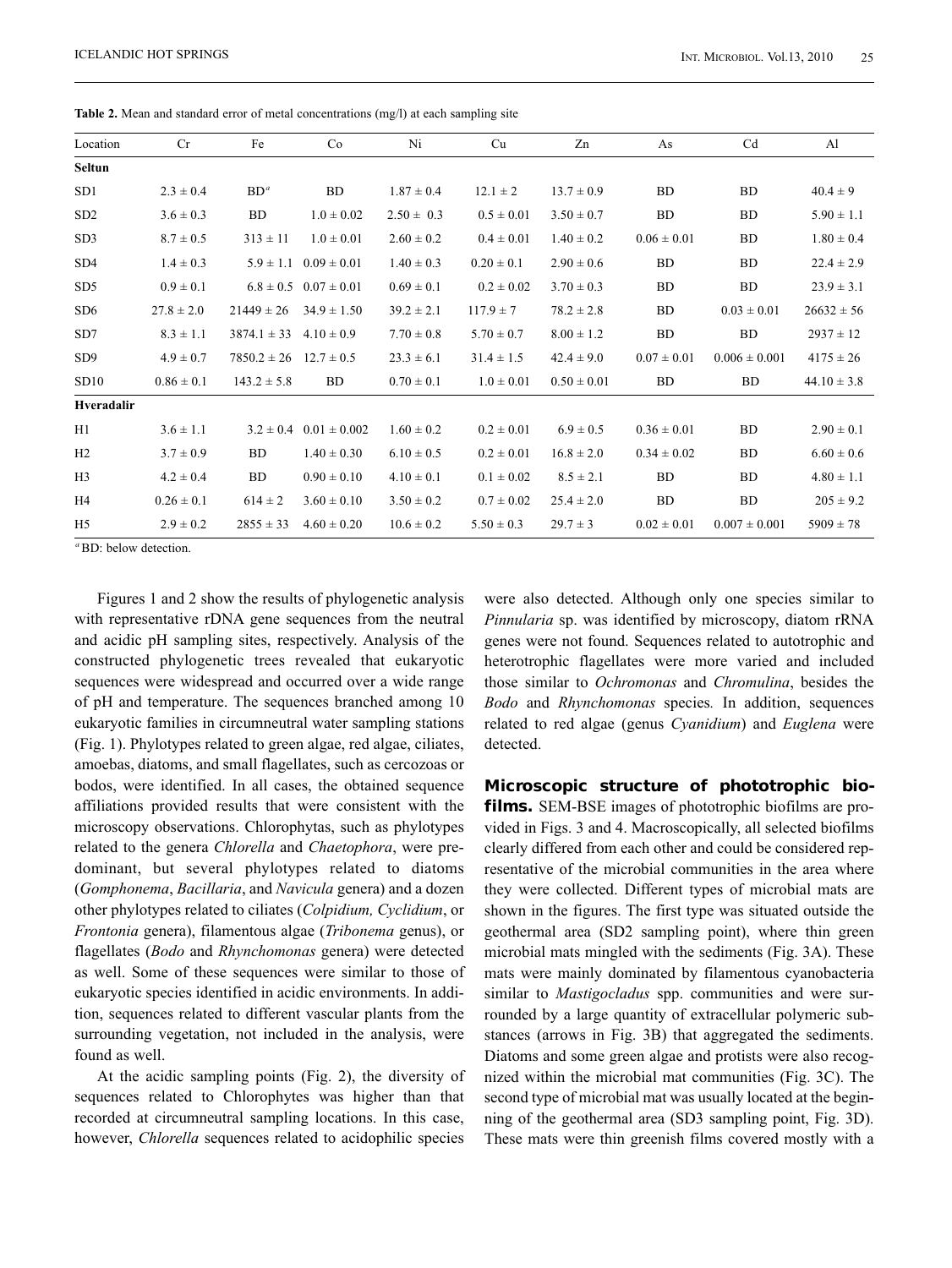

**Fig. 1.** Phylogenetic tree based on 18S rRNA sequences from circumneutral water sampling locations (SD1, SD3, SD5, S10 and H1, H2). The tree was inferred by neighbor-joining analysis of approximately 500 homologous positions of 18S rDNA sequence. New isolates are shaded. Published sequences from organisms isolated in Río Tinto are indicated in bold.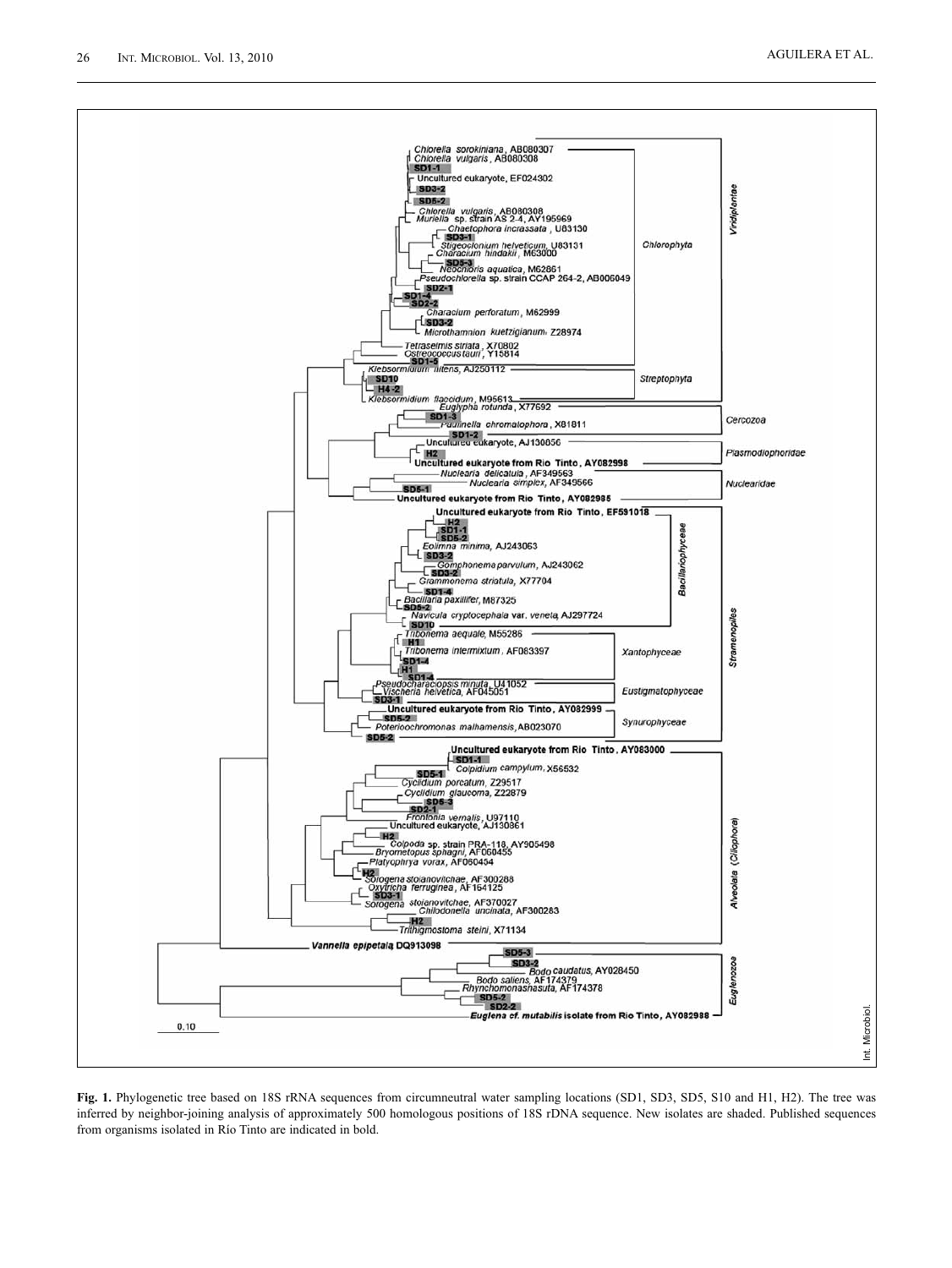

**Fig. 2.** Phylogenetic tree based on 18S rRNA sequences from acidic water sampling locations (SD6, SD7-8, SD9 and H5). The tree was inferred by neighbor-joining analysis of approximately 500 homologous positions in the 18S rDNA sequence. New isolates are shaded. Published sequences from organisms isolated in Río Tinto are indicated in bold.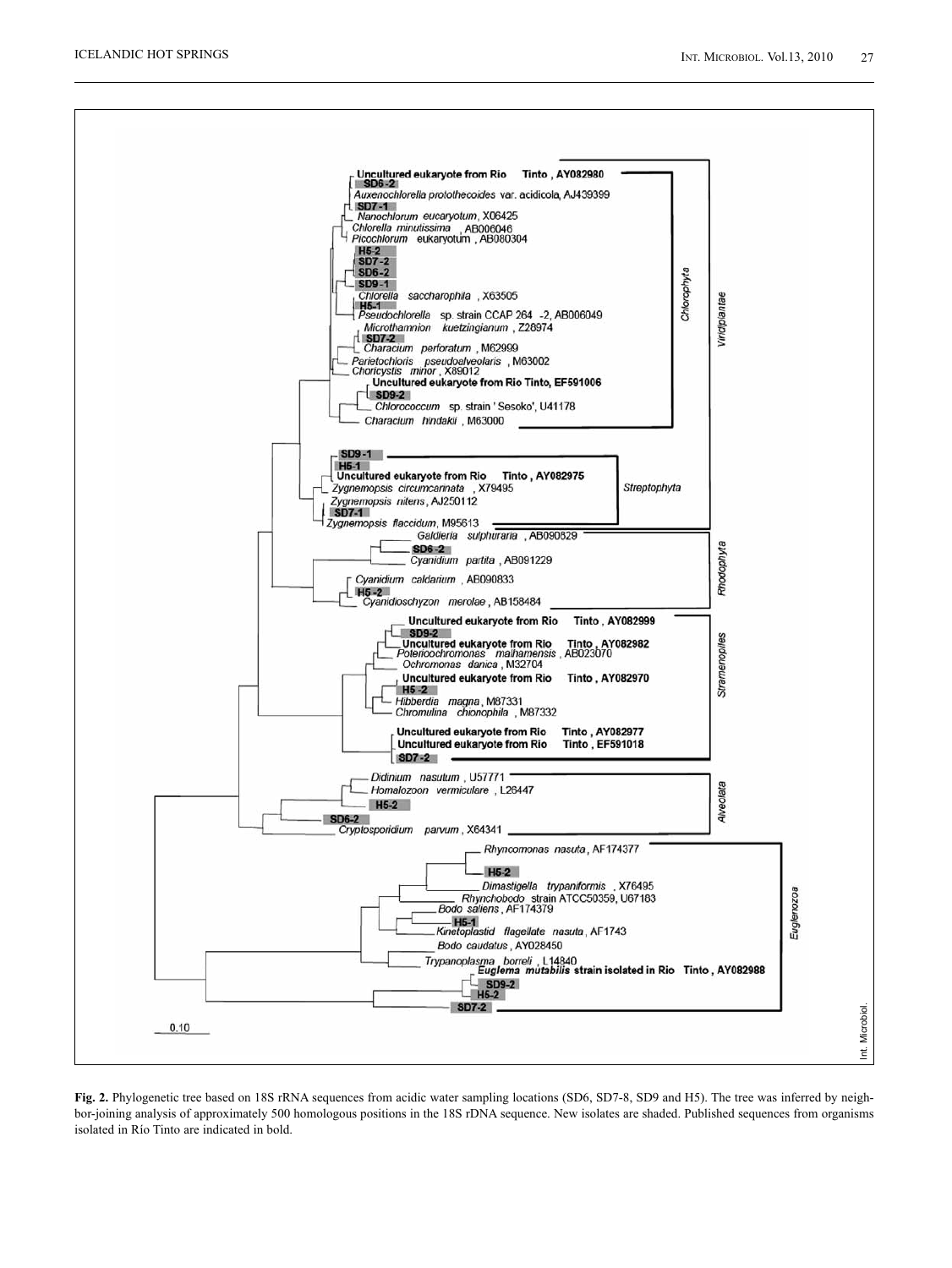

**Fig. 3.** (**A**) Microbial mat collected at SD2-1, upstream from the geothermal area. Cyanobacterial mats developed intertwined with stream sediments. Bar 5 cm. (**B**) SEM-BSE image of the typical appearance of the cyanobacteria communities. The filamentous cyanobacteria (Cy) and the amount of EPS (arrows) around the cells contribute to aggregate the sediments. Bar 50 μm. (**C**) SEM-BSE image of the sediments intertwined with diatoms (Dia). Bar 100 μm. (**D**) Microbial mat collected at SD3-2, a thin greenish biofilm at the edge of the geothermal area. The mats at the surface of the rocks were covered by a whitish mineral precipitate (arrows). Bar 10 cm. (**E**) SEM-BSE image of a mat made up mostly of diatoms (Dia) and *Cyanidium* (Cya) surrounded by an amorphous mineral precipitate rich in Fe and Al (arrows). Bar 50 μm. (**F**) SEM-BSE image of the *Cyanidium* (Cya) cells embedded in the mineral precipitates. Bar 100 μm.

white precipitate (arrows in Fig. 3D). The biomass was mainly formed by diatoms and *Cyanidium* cells with a few protists (Fig. 3E) and was mixed with an amorphous mineral precipitate rich in Fe and Al (arrows in Fig. 3F).

The third type of microbial mat consisted of gray filaments (SD5 sampling point, Fig. 4A) mainly formed by the deposition of minerals on *Cyanidium* cells (Fig. 4B) along the streams running from the hot spots. Protists embedded in the precipitates were also seen in this type of microbial community.

In all sites, the microbial mats in closest contact with the hot geothermal waters were green-black. At Hveradalir, they covered almost the entire streambed and in some cases were up to several centimeters thick (Fig. 4C,D). In these mats, three different layers could be differentiated: (i) an upper green layer, mainly formed by mat-like dense aggregates of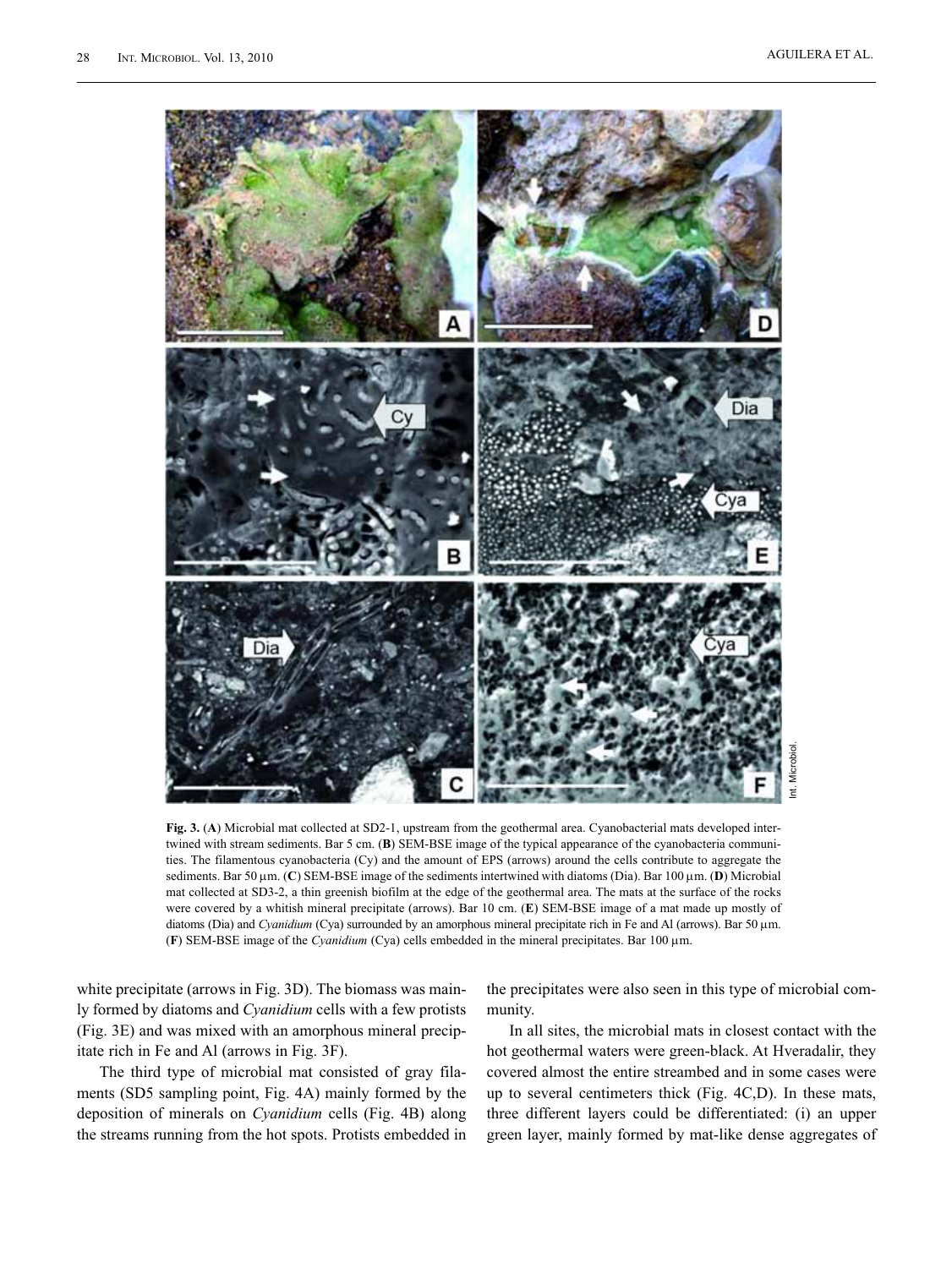

**Fig. 4.** Microbial mat collected at SD5 and H2. (**A**) Microbial mat collected at SD5-1 flowing from a geothermal pot. The microbial communities are covered by a whitish mineral precipitate rich in Si and Al. Bar 5 cm. (**B**) SEM-BSE image of the *Cyanidium* (Cya) communities present in this SD5 biofilm between precipitated mineral layers (arrows). Bar 50 μm. (**C**) Cyanobacterial microbial mat along the stream at H2 sampling point. Bar 5 cm. (**D**) Cross section of the microbial mat, with three different layers, green, brown and black. Bar 1 cm. (**E**) SEM-BSE image of the upper green layer mainly formed by *Chloroflexus* filaments; several filaments of cyanobateria related to *Phormidium* genera are also observed under light microscopy. The filaments form a dense layer several-millimeter thick. Bar 100 μm. (**F**) SEM-BSE image of the brown layer of the microbial mat. An amorphous material rich in Fe and Al surrounds the filaments. Bar 100 μm. (**G**) EDS aluminum (Al) digital map between the brown and black layer. Concentration range is indicated with scale. Maximum value is 8 weight percent. Bar 100 μm. (**H**) EDS iron (Fe) digital mapping of the same area shown. Concentration range is indicated with scale. Maximum value is 12 weight percent. Bar 100 μm.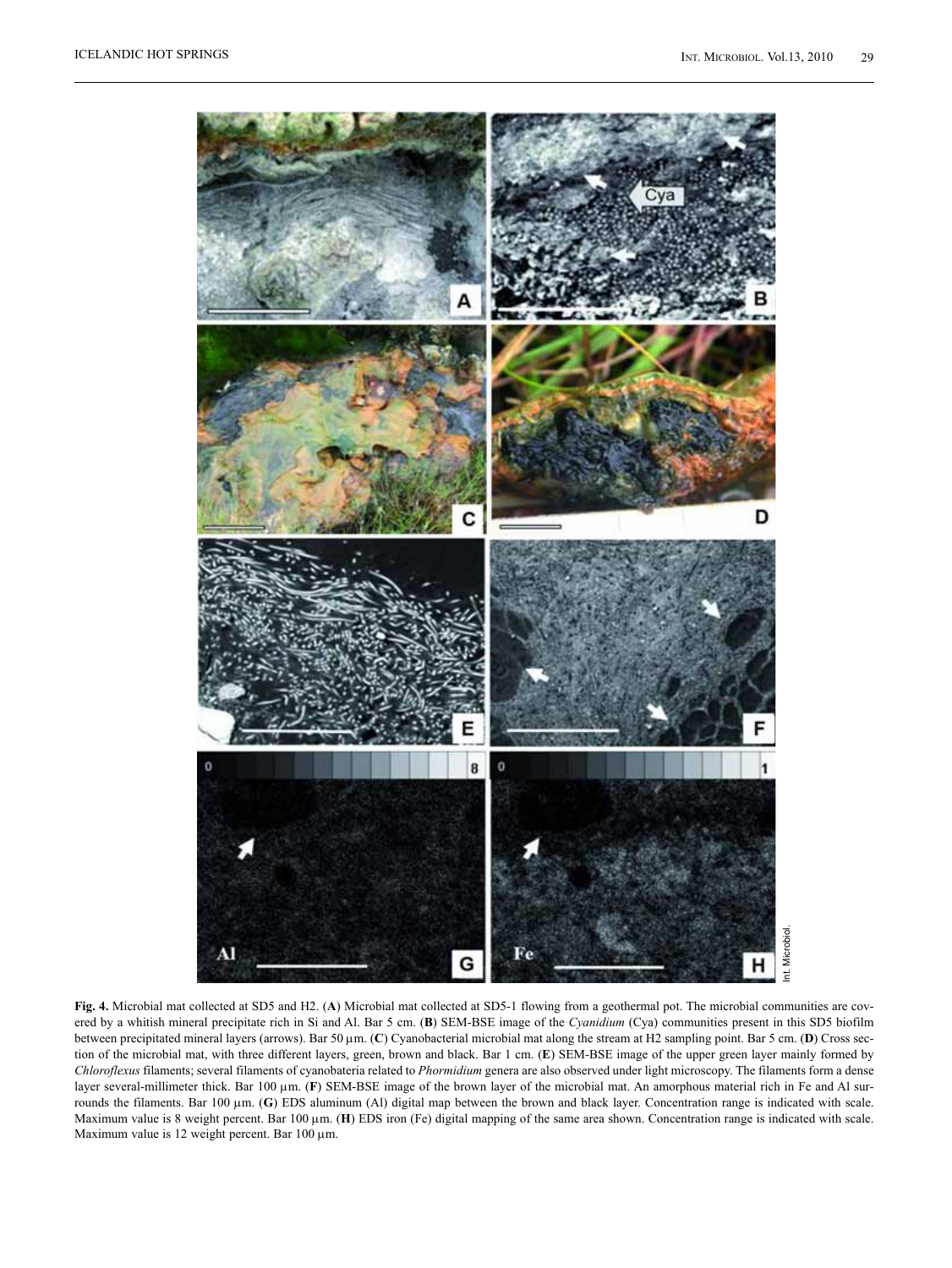AGUILERA ET AL.

filamentous cyanobacteria and *Chloroflexus-*like filaments (Fig. 4E); (ii) a brown layer consisting of amorphous mineral deposits around the filaments and rich in silica, iron, and aluminum (Fig. 4E); (iii) and the lower black layer, which consisted of iron deposits. The structure of the living filaments could not be recognized in the brown and black layers. In the images of these layers, the degraded organic material appears as dark areas without electron contrast (arrows in Fig. 4G,H).

### **Discussion**

Icelandic geothermal areas offer a rare opportunity to study microbial diversity under a wide range of physicochemical conditions. They usually contain highly acidic waters in close proximity to waters with neutral pH. Without taking pH into account, the source waters of both studied areas were chemically similar to one another. The main differences corresponded to conductivity, which was slightly higher in Seltun than in Hvelaradalir, probably due to differences in the concentrations of dissolved heavy metals, such as aluminum or iron, which were more abundant in Seltun waters.

The values of most physicochemical variables considered during this study were not in agreement with levels reported for waters from other volcanic areas, most likely due to the lower pH usually characteristic of these environments [5,34,42]. However, heavy metal concentrations were higher than those reported for the other volcanic areas, with average concentrations reaching ca. 15 mg/l for Zn and Cu and ca. 5 mg/l for Cr and Co. In fact, the average concentrations of Ni and Cr were higher than those reported for Río Tinto (SW, Spain), considered one of the most extreme acidic rivers worldwide [2].

The analyses of 18S rRNA gene sequences from mat samples indicated that, although sequences from phototrophic organisms dominated the clone libraries, they were limited mostly to chlorophites and stramenopiles in the circumneutral sampling locations. Dominant chlorophite genes included those similar to *Chlorella*, *Chaetophora*, and *Characium* spp. In addition, major stramenopiles sequences were related to pennate diatoms, such as *Gomphonema*, *Navicula*, and *Bacillaria* spp., as well as filamentous algae related to the genera *Tribonema*. The stramenopiles include previously heterotrophic organisms that acquired a chloroplast during their evolution [33].

Among the strictly heterotrophic small eukaryotes, a wide variety of Ciliophora-related sequences were also identified. Sequences related to the genera *Cyclidium*, *Frontonia*, *Platyophrya*, and *Chilodonella* were detected. More ubiquitous

species of ciliates were also found in these areas as well. Phylotypes related to the *Colpidium* or *Oxythricha* recorded in this study also have been found in marine environments and acidic rivers [1,17]. Cercozoa, a complex group of eukaryotes including some of the most abundant non-photosynthetic amoeba and flagellates, were represented with sequences of amoebas related to the genus *Euglypha* or *Nuclearia*. Their morphological, ecological, and genetic diversity is enormous and they are present in a wide variety of environments [28,40].

Some of the sequences detected in these circumneutral areas were closely related to acidophilic eukaryotes found in extremely acidic environments, i.e., amoebas, diatoms, ciliates, and flagellates (Fig.1; accession numbers AY082985, AY082998, AY082999, AY083000). The opposite phenomenon, the discovery of lineages closely related to neutrophilic eukaryotes in acidic environments, was described in two studies [2,4], both of which highlighted the adaptive capacity to variable conditions of pH displayed by these organisms, thus extending the range of these taxa to much higher pH (6.5) conditions.

The eukaryotic microbial diversity in our samples was lower at the acidic locations in these environments. Chlorophytas were well represented, and sequences related to different species of *Chlorella* spp. were found. These species have been described in volcanic acidic areas as well as in low-temperature streams and hydrothermal environments [9,24,31]. Their analysis suggested that acid tolerance among chlorophytes evolved many times over, such that these species are well-adapted to acidic habitats as long as light is present [6]. Other predominant species included the filamentous green algae *Zygnemopsis* spp., the red algae *Cyanidium* spp., and the protist *Euglena mutabilis*, all of them found in abundance in acidic environments [2,36,49]. In addition to ciliates, well known for tolerating acid conditions [37], we also detected sequences from heterotrophic kinetoplastid flagellates similar to *Bodo* or stramenopiles similar to other chrysophite sequences related to *Chromulina*, *Ochromonas*, and *Poterioochromonas* taxa.

Several well-known acidophilic algae were missing from our clone library, although light microscopy revealed their presence in acidic samples. Not a single sequence of diatoms was detected, although morphological species similar to *Pinnularia* spp., a highly acidophilic species, were observed using light microscopy. Findings based only on an 18S rDNA library and not confirmed by other techniques should be interpreted with caution due to the limitations of molecular techniques when applied to environmental samples [1].

Most of the microecosystems analyzed in this study were organized in phototrophic microbial mats in which filamen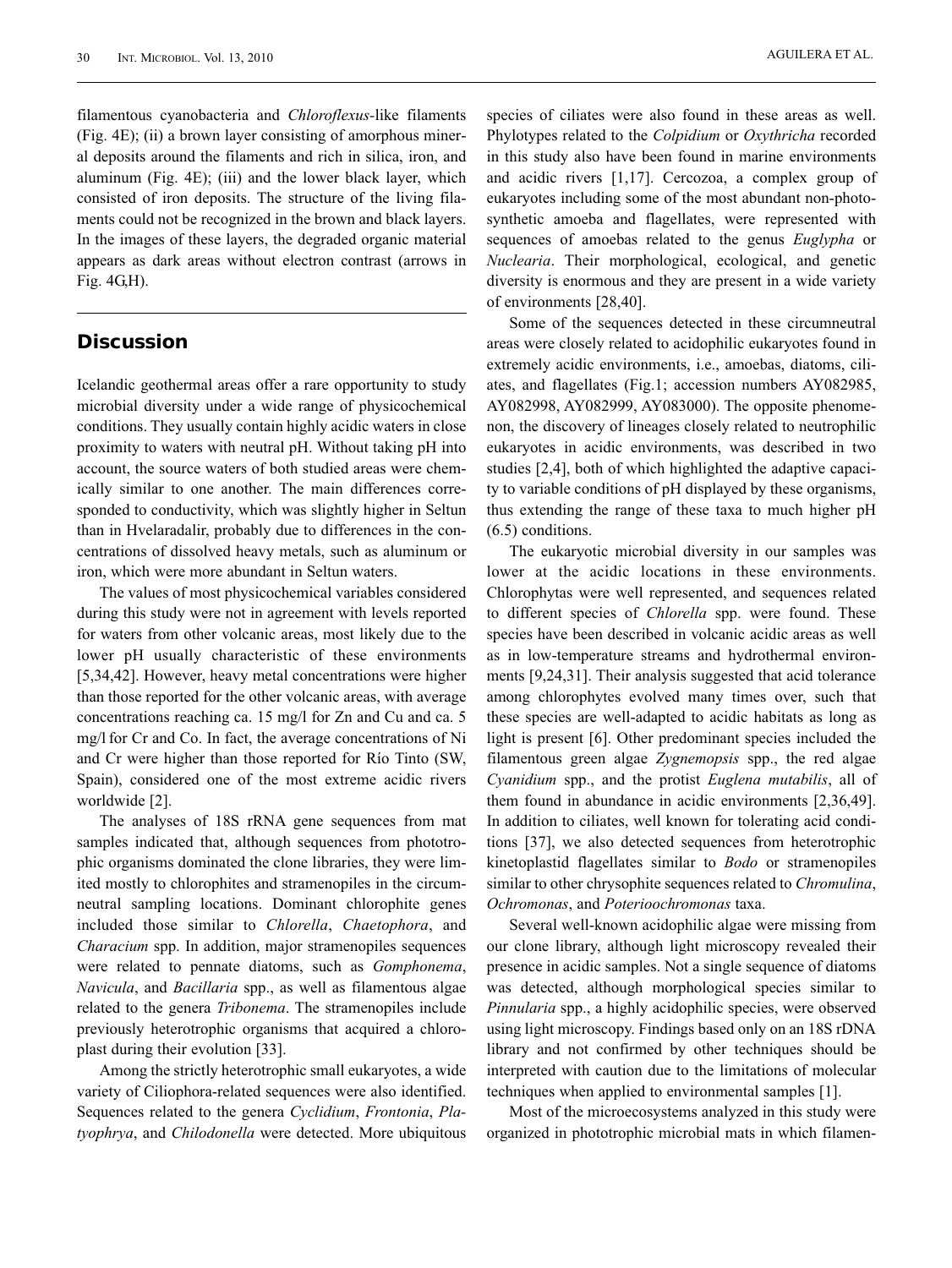tous cyanobacteria were usually the major components. Although taxonomic analysis of these organisms lies beyond the scope of this study, the main species identified in our samples belonged to the genera *Phormidium*, *Chloroflexus*, *Oscillatoria*, and *Mastigocladus*, in agreement with previous studies carried out in this geographic area [12,26].

The variety of colors and textures found in hot springs microbial mats is due to the complexity of their microbial components. The use of molecular tools in the ecological study of protists overcomes the difficulty of distinguishing, identifying, and enumerating individual species in aquatic ecosystems. However, they should be used in combination with techniques able to document the presence and amount of protists in relation to other members of microbial communities in natural habitats of ecological importance. Confocal laser scanning microscopy techniques allow detailed observation of protozoa in complex biofilm communities using specific stains [38]. In this study, we tried a different approach, previously applied in other microbial mats [15,51] and biofilms [2]. Using scanning microscopy, we observed that these microbial communities, along with a few heterotrophic protists, formed extremely dense, compact, and complex microbial-mineral assemblages. The biofilms investigated here differed from each other in terms of thickness and number of layers, with the differences probably related to the different species composition. In addition, despite current knowledge that cyanobacterial mats promote sediment accretion by selectively incorporating sediment particles [15], such depositions were not observed.

Extracellular polymeric substances (EPS) closely related to the cells were also detected. Although the role of EPS in microbial mats is not yet completely understood, these substances may be involved in attaching microorganisms to the substrate and in forming a protective matrix, thus enabling microorganisms to survive under severe environmental conditions [2,16,20].

Icelandic geothermal areas are dynamic, challenging environments that offer multiple opportunities for fundamental studies in microbial ecology. In fact, most of these areas contain habitats with very different physicochemical conditions in close proximity. We are only beginning to understand the diversity of the often neglected organisms living in such extreme environments. Accurate in situ information regarding the identity and distribution of algae and other eukaryotic organisms provides the basis for realistic descriptions of the ecology of these extreme ecosystems.

**Acknowledgements.** We thank the Ministry of Industry and the Natural Museum of Iceland for permission to collect and conduct this research. A.A and V.S-E were supported by the Spanish Ministry of Education and Science through the Ramón y Cajal program. This work was

financed by grant CGL2008-02298/BOS from the Spanish Ministry of Science and Innovation and grants to the Center of Astrobiology at the National Institute for Aerospace Technology "Esteban Terradas".

#### **References**

- 1. Aguilera A, Gómez F, Lospitao E, Amils R (2006) A molecular approach to the characterization of the eukaryotic communities of an extreme acidic environment: methods for DNA extraction and denaturing gradient gel electrophoresis analysis. Syst Appl Microbiol 29:593-605
- 2. Aguilera A, Zettler E, Gómez F, Amaral-Zettler L, Rodríguez N, Amils R (2007) Distribution and seasonal variability in the benthic eukaryotic community of Río Tinto (SW Spain), an acidic, high metal extreme environment. Syst Appl Microbiol 30:531-546
- 3. Alexandrof VY (1977) Cells, molecules and temperature. In: Conformational flexibility of macromolecules and ecological adaptations, Springer-Verlag, Berlin, pp 234-265
- 4. Amaral-Zettler L, Gómez F, Zettler E, Keenan BG, Amils R, Sogin ML (2002) Eukaryotic diversity in Spain's river of fire. Nature 417:137
- 5. Atkinson T, Cairns S, Cowan DA, Danson MJ, Hough DW, et al. (2000) A microbiological survey of Montserrat Island hydrothermal biotopes. Extremophiles 4:305-313
- 6. Baker B, Banfield J (2003) Microbial communities in acid mine drainage. FEMS Microbiol Ecol 44:139-152
- 7. Belkova NL, Tazaki K, Zakharova JR, Parfenova VV (2007) Activity of bacteria in water of hot springs from southern and central Kamchatskaya geothermal provinces, Kamchatka Peninsula, Russia. Microbiol Res 162:99-107
- 8. Brock T (1973) Lower pH limit for the existence of blue-green algae: Evolutionary and ecological implications. Science 179:480-483
- 9. Brown PB, Wolfe GV (2006) Protist genetic diversity in the acidic hydrothermal environments of Lassen Volcanic National Park, USA. J Euk Microbiol 53:420-431
- 10. Burton NP, Norris PR (2000) Microbiology of acidic, geothermal springs of Montserrat: environmental rDNA analysis. Extremophiles 4:315-320
- 11. Caron DA, Countway PD, Brown MV (2004) The growing contributions of molecular biology and immunology to protistan ecology: molecular signatures as ecological tools. J Euk Microbiol 51:38-48
- 12. Castenholtz RW (1969) The thermophilic cyanophytes of Iceland and the upper temperature limit. J Phycol 5:360-368
- 13. Castenholtz RW (1973) The possible photosynthetic use of sulfide by the filamentous phototrophic bacteria of hot springs. Limnol Oceanog 18:863-976
- 14. Castenholtz RW (1975) The effect of sulfide on the blue-green algae of hot springs. I. New Zealand and Iceland. J Phycol 12:54-68
- 15. de los Ríos A, Ascaso C, Wierzchos J, Fernández-Valiente E, Quesada A (2004) Microstructural characterization of Antartic cyanobacterial mats from McMurdo ice shelf, Antarctica. Appl Environ Microbiol 70:569- 580
- 16. Decho AW (2000) Exopolymer microdomains as a structuring agent for heterogeneity within microbial biofilms. In: Stahl LJ, Caumette C (eds) Microbial sediments, Springer-Verlag, Berlin, pp 215-219
- 17. Díez B, Pedrós-Alió C, Massana R (2001) Study of genetic diversity of eukaryotic picoplankton in different oceanic regions by small-subunit rRNA gene cloning and sequencing. Appl Eviron Microbiol 67: 2932-2941
- 18. Felsenstein J (1989) PHYLIP phylogeny inference package. Cladistics 5:164-166
- 19. Ferris MJ, Sheehan KB, Kühl M, Cooksey K, Wigglesworth-Cooksey B, Harvey R, Henson JM (2005) Algal species and light microenvironment